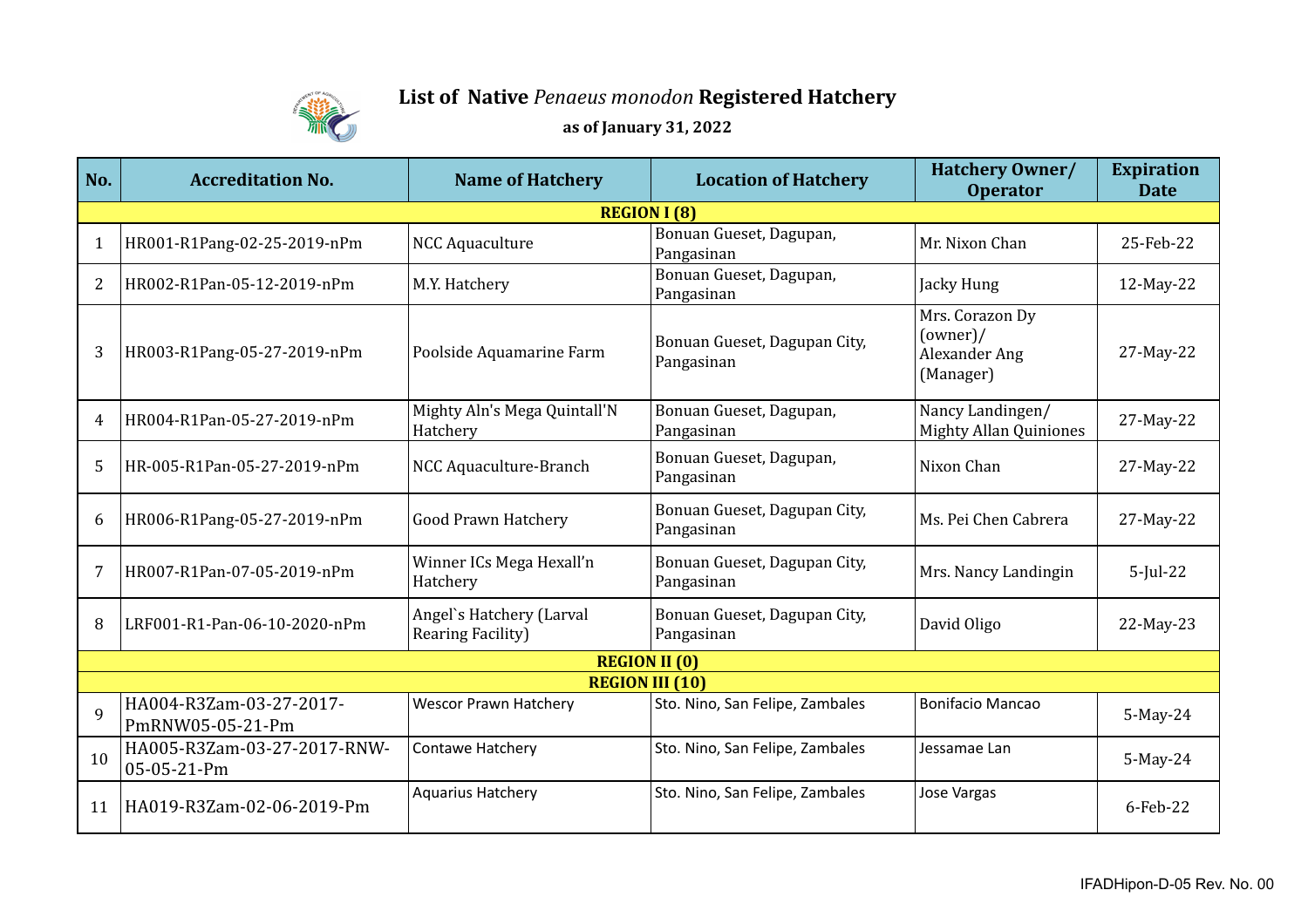| 12                    | HA020-R3Zam-02-06-2019-Pm  | E-Tong Hatchery                                            | Sto. Nino, San Felipe, Zambales                    | Estrella Ong                         | 6-Feb-22              |  |  |
|-----------------------|----------------------------|------------------------------------------------------------|----------------------------------------------------|--------------------------------------|-----------------------|--|--|
| 13                    | HA021-R3Zam-02-06-2019-Pm  | <b>Fulgueras Prawn Hatchery</b>                            | Sto. Nino, San Felipe, Zambales                    | <b>Federico Fulgueras</b>            | 6-Feb-22              |  |  |
| 14                    | HA022-R3Zam-02-06-2019-Pm  | Rosalyn Hatchery                                           | Sto. Nino, San Felipe, Zambales                    | Arnold Garcia                        | 6-Feb-22              |  |  |
| 15                    | HA025-R3Zam-03-05-2019-Pm  | <b>JKL HATCHERY</b>                                        | Sto. Nino, San Felipe, Zambales                    | <b>JENNYLEN LEE</b>                  | 5-Mar-22              |  |  |
| 16                    | HA026-R3-Zam-07-15-2021-Pv | Golden Ocean Hatchery                                      | Sto. Nino, San Felipe, Zambales                    | Goldwin Castillo                     | $15$ -Jul-24          |  |  |
| 17                    | HA027-R3Zam-08-13-2021-Pm  | <b>EZ Farm Hatchery</b>                                    | Sapang Bato, Mabanglit, Zambales                   | Erwin Villadoz                       | 13-Aug-24             |  |  |
| 18                    | HA028-R3Zam-09-29-2021-Pm  | Wilson Valencia Prawn Culture                              | Sto. Nino, San Felipe, Zambales                    | Wilson Valencia                      | 29-Sep-24             |  |  |
|                       | <b>REGION IVA (9)</b>      |                                                            |                                                    |                                      |                       |  |  |
| 19                    | HA-03-R4A-QUE-05-14-2018Pm | Mega Tech Prawn Hatchery                                   | Phase 1-Mataas na Bato.Rizal<br>Tagkawayan, Quezon | <b>Benito Bautista</b>               | 14-May-21             |  |  |
| 20                    | HA-04-R4AQUE-05-14-2018Pm  | Jomar Prawn Hatchery                                       | Brgy.Rizal Tagkawayan                              | Jomar Mayor                          | 14-May-21             |  |  |
| 21                    | HA-05-R4AQUE-05-14-2018Pm  | Kathedil Prawn Hatchery                                    | Brgy.Rizal Tagkawayan, Quezon                      | <b>Ediberto Dulog</b>                | 15-May-21             |  |  |
| 22                    | HA-06-R4A-QUE-05-14-2018Pm | RDI Prawn hatchery                                         | Brgy.Rizal Tagkawayan, Quezon                      | Mark Kristian D.<br><b>Ilagan</b>    | 16-May-21             |  |  |
| 23                    | HA-07-R4A-QUE-05-14-2018Pm | <b>Aqua Marine Hatchery</b>                                | Brgy.Rizal Tagkawayan, Quezon                      | Joseph B.Depaloma                    | 17-May-21             |  |  |
| 24                    | HA-08-R4A-QUE-05-14-2018Pm | Mega Tech Prawn Hatchery-II                                | Phase II-Brgy.Rizal, Tagkawayan,<br>Quezon         | Benito S. Bautista                   | renewal on<br>process |  |  |
| 25                    | HA-09-R4A-QUE-02-28-2019Pm | <b>Bieson Prawn Hatchery</b>                               | Brgy.Rizal Tagkawayan                              | <b>Benito Dugan</b>                  | 28-Feb-22             |  |  |
| 26                    | HA-10-R4A-QUE-02-28-2019Pm | Adrian Aguda Prawn<br>Hatchery                             | Brgy. Rizal, Tagkawayan, Quezon                    | Adrian M. Aguda                      | 28-Feb-22             |  |  |
| 27                    | HA-11-R4A-QUE-02-28-2019Pm | Dick Owen Hatchery                                         | Brgy. Rizal, Tagkawayan, Quezon                    | Manuel D. Salumbides                 | 28-Feb-22             |  |  |
| <b>REGION IVB (0)</b> |                            |                                                            |                                                    |                                      |                       |  |  |
|                       |                            | <b>REGION V(2)</b>                                         |                                                    |                                      |                       |  |  |
| 28                    | HR02-R5Can-05-19-2017-nPm  | <b>Mercedes Shrimp Hatchery</b><br>and Research Laboratory | San Roque, Mercedes, Camarines<br><b>Norte</b>     | Mr. Edgar San Ramon<br>(OIC, BFAR 5) | renewal on<br>process |  |  |
| 29                    | HRR03-R5Mas-04-01-2019-nPm | <b>Banacud Mangrove Crab and</b><br>Prawn Hatchery         | Milagros, Masbate                                  | Celda Torreflores                    | 29-Mar-22             |  |  |
| <b>REGION VI (8)</b>  |                            |                                                            |                                                    |                                      |                       |  |  |
| 30                    | HR-001-R6ILO-06-20-20-nPm  | <b>SEAFDEC Shrimp Hatchery</b><br>Complex                  | Buyu-an, Tigbauan, Iloilo                          | <b>SEAFDEC</b>                       | 20-Jun-23             |  |  |
| 31                    | HR-002-R6ILO-06-20-20-nPm  | <b>SMT Hatchery</b>                                        | Buyu-an, Tigbauan, Iloilo                          | Romel Sabellano                      | $20$ -Jun-23          |  |  |
| 32                    | HR-003-R6ILO-06-20-20-nPm  | <b>SNB Hatchery</b>                                        | Bongol, Guimbal, Iloilo                            | Sherlito Balacanta                   | $20$ -Jun-23          |  |  |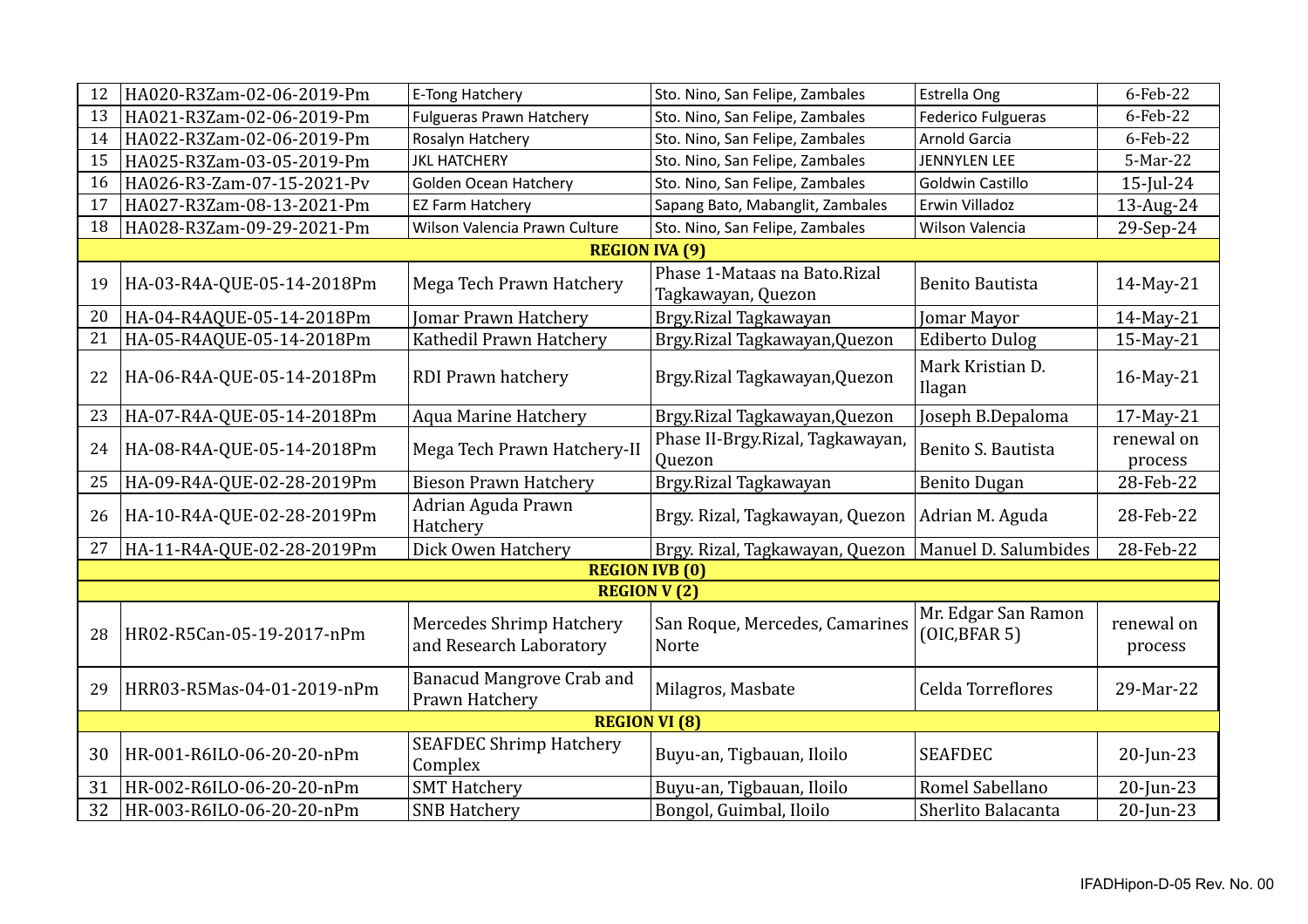| 33 | HR-004-R6ILO-06-20-20-nPm                       | <b>HMI Hatchery</b>            | Namocon, Tigbauan, Iloilo                        | Hermoso Igcasan/<br>Marilyn Ferando<br>Igcasan | 20-Jun-23             |  |  |
|----|-------------------------------------------------|--------------------------------|--------------------------------------------------|------------------------------------------------|-----------------------|--|--|
| 34 | HR-005-R6AKL-09-23-20-nPm                       | <b>Beth'S Fry Hatchery</b>     | Baybay, Makato, Aklan                            | Elizabeth Manansala                            | 23-Sep-23             |  |  |
| 35 | HR-006-R6AKL-06-17-21-nPm                       | St. Jhon Hatchery              | Baybay, Makato, Aklan                            | <b>Roger Cusay</b>                             | 17-Jun-24             |  |  |
| 36 | HR007-R6Akl-09-22-2021-nPm                      | Santo Nińo Hachery             | Baybay, Makato, Aklan                            |                                                | 22-Sep-24             |  |  |
| 37 | HR008-R6Akl-09-27-2021-nPm                      | <b>Beth'S Fry Hatchery 2</b>   | Navitas, Numancia, Aklan                         | Elizabeth Manansala                            | 27-Sep-24             |  |  |
|    |                                                 | <b>REGION VII (1)</b>          |                                                  |                                                |                       |  |  |
| 38 | HC22-R&NOR-05-2017-nPm                          | AA Prawn Hatchery              | <b>Cangmating, Sibulan, Negros</b><br>Oriental   | Alan P. Orlina                                 | renewal on<br>process |  |  |
|    |                                                 | <b>REGION VIII (0)</b>         |                                                  |                                                |                       |  |  |
|    |                                                 | <b>REGION IX (0)</b>           |                                                  |                                                |                       |  |  |
|    | <b>REGION X (13)</b>                            |                                |                                                  |                                                |                       |  |  |
| 39 | HR002-R10MOC-04-29-15-nPm-<br><b>RNW-071918</b> | Jungle Prawn Hatchery          | Lutao, Panaon, Misamis<br>Occidental             | Orland B. Mantua                               | 19-Jul-21             |  |  |
| 40 | HR003-R10MOC-04-29-15-nPm-<br>RNW-030118        | Lutao Prawn Hatchery           | Lutao, Panaon, Misamis<br>Occidental             | Dioscoro T. Dela Pena<br>Ir.                   | 1-Mar-21              |  |  |
| 41 | HR004-R10MOC-05-07-15-nPm-<br>RNW-071918        | F & J Prawn Hatchery           | Tawi-tawi, Aloran, Misamis<br>Occidental         | Gina Reyes                                     | 19-Jul-21             |  |  |
| 42 | HR005-R10MOC-05-07-15-nPm-<br>RNW-071918        | Acre Farm                      | Tawi-tawi, Aloran, Misamis<br>Occidental         | Saloma Santos                                  | 19-Jul-21             |  |  |
| 43 | HR006-R10MOC-05-07-15-nPm-<br>RNW-071918        | <b>RDA Hatchery</b>            | Tawi-tawi, Aloran, Misamis<br>Occidental         | Ressy C. Colot                                 | 19-Jul-21             |  |  |
| 44 | HR007-R10MOC-06-04-15-nPm-<br>RNW-071918        | <b>DN Prawn Hatchery</b>       | Conat, Aloran, Misamis<br>Occidental             | Dominador<br>Alngohoro                         | 19-Jul-21             |  |  |
| 45 | HR008-R10MOC-06-04-15-nPm-<br><b>RNW-071019</b> | <b>LMC Prawn Hatchery</b>      | Dela Paz, Panaon, Misamis<br>Occidental          | Erlinda dela Cruz                              | $10$ -Jul-22          |  |  |
| 46 | HR009-R10MOC-06-05-15-nPm-<br>RNW-072018        | <b>Aquarius Prawn Hatchery</b> | Tabuc Sur, Oroquieta City,<br>Misamis Occidental | Teofilo E. Baya                                | $20$ -Jul-21          |  |  |
| 47 | HR010-R10MOC-07-22-16-nPm-<br>RNW-030118        | <b>RMG Prawn Hatchery</b>      | Dela Paz, Panaon, Misamis<br>Occidental          | Rodrigo M. Gandionco                           | $1-Mar-21$            |  |  |
| 48 | HR012-R10MOR-08-07-18-nPm                       | <b>SVL Prawn Hatchery</b>      | P-6, Poblacion, Naawan, Misamis<br>Oriental      | Zenaida A. Villar                              | 7-Aug-21              |  |  |